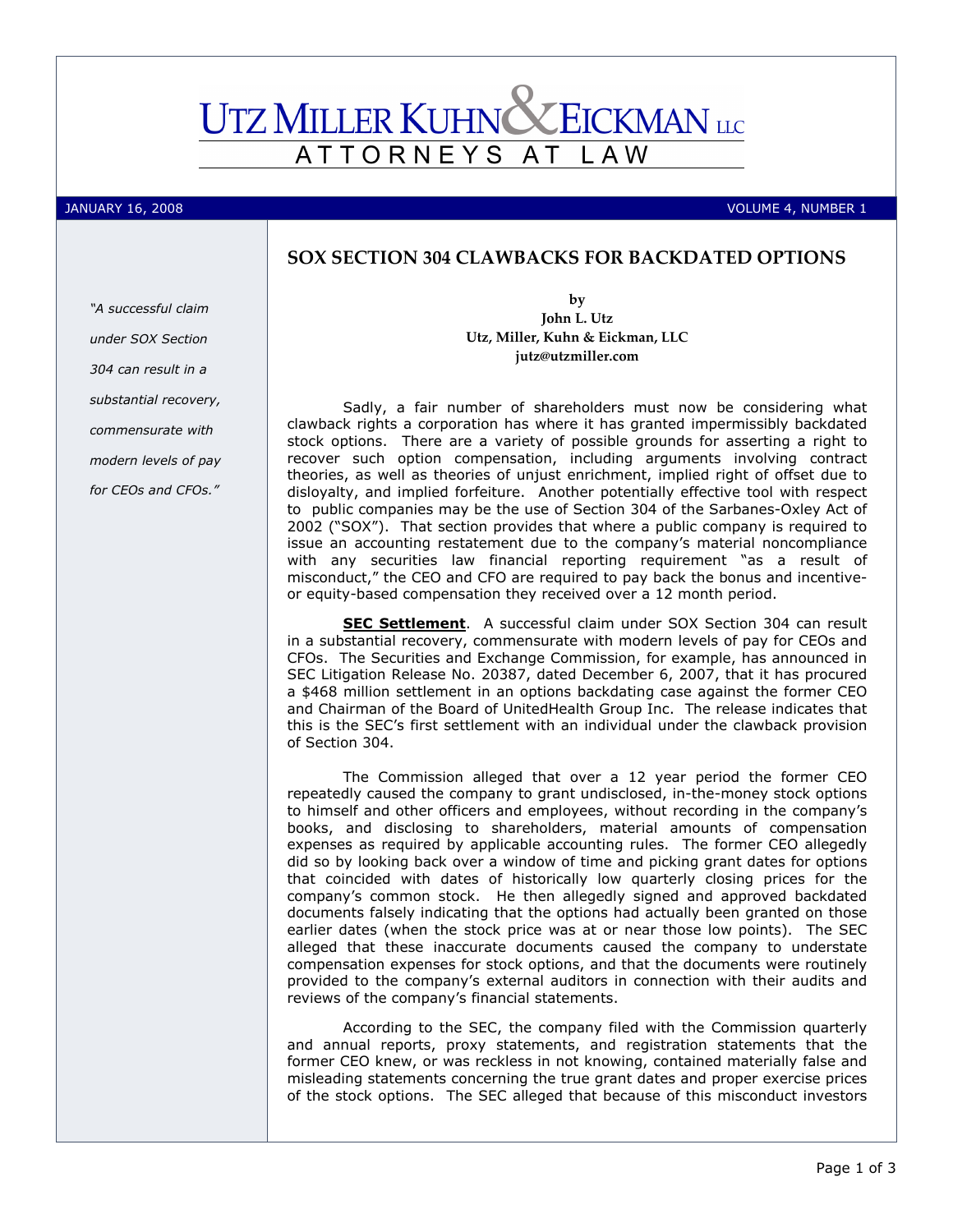"A number of federal district courts have concluded that . . .

there is no private

right of action under

SOX Section 304."

Utz, Miller, Kuhn & Eickman, LLC 7285 West 132nd St. Suite 320 Overland Park, KS 66213

Phone: 913.685.0970 Fax: 913.685.1281

Matthew J. Eickman meickman@utzmiller.com Phone: 913.685.0749 Fax: 913.685.1281

Gregory B. Kuhn gkuhn@utzmiller.com Phone: 913.685.0774 Fax: 913.685.1281

Eric N. Miller emiller@utzmiller.com Phone: 913.685.8150 Fax: 913.685.1281

John L. Utz jutz@utzmiller.com Phone: 913.685.7978 Fax: 913.685.1281

www.utzmiller.com

The information in this newsletter is of a general nature only and does not constitute legal advice.

Consult your attorney for advice appropriate to your circumstances.

were misled to believe that the stock options were granted with strike prices not less than the fair market value of the company's stock on the date of grant, and in accordance with the terms of the company's stock option plans. In March 2007, the company restated its financial statements for the 12 years at issue (1994 through 2005), and in doing so disclosed material cumulative pre-tax errors in stock-based compensation accounting totaling \$1.526 billion.

The former CEO (a) agreed to disgorge ill-gotten gains of almost \$11 million, with \$1.7 million in prejudgment interest, (b) pay a \$7 million civil penalty, and (c) pursuant to SOX Section 304, reimburse the company for all incentive- and equity-based compensation he received from 2003 through 2006, totaling approximately \$448 million in cash bonuses, profits from the exercise and sale of stock, and unexercised options. Under the settlement, all but the \$7 million civil penalty will be deemed satisfied by the former CEO's return to the company of approximately \$600 million in cash and options pursuant to the terms of a separate settlement agreement with the company, announced the same day, resolving employment claims and shareholder derivative lawsuits filed against the CEO in state and federal courts.

No Private Cause of Action. The SEC settlement involving the former CEO of UnitedHealth Group raises the question whether a company, for example through a shareholder derivative action, might itself use SOX Section 304 to recover compensation from its CEO or CFO (or, more likely, its former CEO or CFO). A number of federal district courts have concluded that a company may not do so because there is no private right of action under SOX Section 304. Instead, the SEC must bring any such claim. One of the more recent of these decisions is In re iBasis, Inc. Derivative Litigation, 2007 WL 4287591 (D. Mass. 2007). In the *iBasis* case, the court listed another half dozen federal district court decisions reaching the same conclusion.

Proxy Statement Allegations. The *iBasis* shareholders also argued, in their derivative action, that a number of the company's directors violated Section 14(a) of the Securities Exchange Act of 1934 by allowing the company to issue false or misleading proxy statements. The plaintiffs presented evidence that several incentive stock option grants were backdated and one grant was springloaded (that is, issued prior to the public announcement of positive news), allegedly contrary to the terms of the company's stock incentive plan, which required that the exercise price under the options be not less than 100 percent of the fair market value of the company stock on the date of the grant.

The court dismissed the proxy claims on a couple of grounds. The first was that one of the proxy statements was dated January 31, 2000, while the action was not filed until December 21, 2006. This made the claim untimely. The court explained that for claims under Section 14(a) alleging that a company made false and misleading statements to its shareholders in a proxy statement, there is a limitations period of (a) one year after a plaintiff discovers the facts constituting the violation, or (b) three years after the violation, whichever is earlier. The one year limitations period functions as a statute of limitations, while the three year period functions as a statute of repose. As a statute of repose, tolling principles do not apply to the three year period.

The plaintiffs also made allegations relating to an April 13, 2005 proxy, but the court concluded that the plaintiffs failed to show a causal nexus between any alleged injury to the company and the transactions approved in that proxy. Importantly in this regard, all of the allegedly backdated options were issued prior to the date of the 2005 proxy statement. Although the plaintiffs alleged that the proxy contained proposals that the shareholders (a) vote to approve an increase in the number of shares and options awardable under the stock incentive plan, and (b) reelect three directors who allegedly previously engaged in stock grant timing manipulation, the court concluded that where there was no allegation that further violations occurred after the date of the proxy, the plaintiffs could not